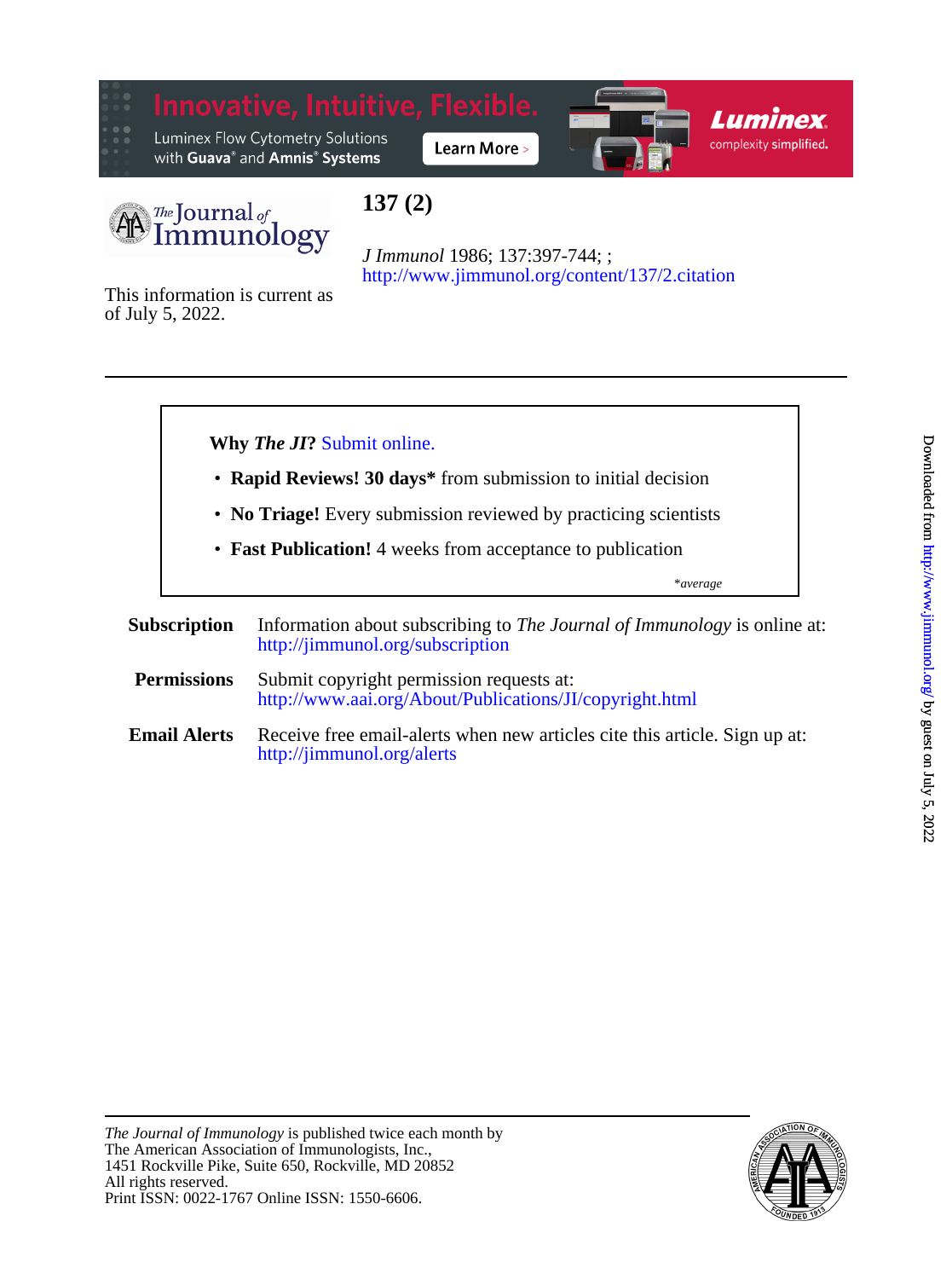# **Contents**

### **COMMUNICATION**

C. Bron, M. Rousseaw, A.-L. **397** Structural Homology between the Human 4F2 Antigen and a Murine Cell Surface Glycoprotein Associated with Lymphocyte Activation

## CELLULAR IMMUNOLOGY

| D. Santoli, S. F. Radka, M. Igar-<br>ashi, B. L. Kreider, and S.<br>Ferrone                                  | 400 | Autologous B Lymphoblastoid Cell Lines and Long-Term Cultured T Cells<br>as Stimulators in the Mixed Lymphocyte Reaction: Analysis of the Role<br>of HLA Class II Antigens as Stimulatory Molecules |
|--------------------------------------------------------------------------------------------------------------|-----|-----------------------------------------------------------------------------------------------------------------------------------------------------------------------------------------------------|
| S. J. Mentzer, J. A. Barbosa, J.<br>L. Strominger, P. A. Biro, and<br>S. J. Burakoff                         | 408 | Species-Restricted Recognition of Transfected HLA-A2 and HLA-B7 by<br>Human CTL Clones                                                                                                              |
| D. A. Hafler, D. A. Fox, D. Ben-<br>jamin, and H. L. Weiner                                                  | 414 | Antigen Reactive Memory T Cells Are Defined by Ta1                                                                                                                                                  |
| D. W. Thomas and M. J. Solvay                                                                                | 419 | Direct Stimulation of T Lymphocytes by Antigen-Conjugated Beads                                                                                                                                     |
| H. A. Suomalainen                                                                                            | 422 | The Monoclonal Antibodies Trop-4 and 4F2 Detect the Same Membrane<br>Antigen that Is Expressed at an Early Stage of Lymphocyte Activation<br>and Is Retained on Secondary Lymphocytes               |
| M. Harada, M. Ueda, S. Nakao,<br>K. Kondo, K. Odaka, S. Shio-<br>bara, K. Matsue, T. Mori, and<br>T. Matsuda | 428 | Nonspecific Suppressor T Cells Cause Decreased Mixed Lymphocyte Culture<br>Reactivity in Bone Marrow Transplant Patients                                                                            |
| A. T. J. Bianchi, L. M. Hus-<br>saarts-Odijk, E. A. J. Wol-<br>ters, A. Molendijk, and R.<br>Benner          | 433 | Suppression of Antigraft Immunity by Preimmunization. III. Characteriza-<br>tion of Suppressor T Cells Involved in Suppression of the Efferent Phase<br>of DTH against Alloantigens                 |
| M. L. Kripke and E. McClendon                                                                                | 443 | Studies on the Role of Antigen-Presenting Cells in the Systemic Suppression<br>of Contact Hypersensitivity by UVB Radiation                                                                         |
| D. Y. Liu and R. F. Todd III                                                                                 | 448 | A Monoclonal Antibody Specific for a Monocyte-Macrophage Membrane<br>Component Blocks the Human Monocyte Response to Migration Inhibitory<br>Factor                                                 |
| J. E. Salmon and R. P. Kim-<br>berly                                                                         | 456 | Phagocytosis of Concanavalin A-Treated Erythrocytes Is Mediated by the<br>$Fc\gamma$ Receptor                                                                                                       |
| C. A. Biron, K. F. Pedersen, and<br>R. M. Welsh                                                              | 463 | Purification and Target Cell Range of In Vivo Elicited Blast Natural Killer<br>Cells                                                                                                                |
| K. Kuus-Reichel and R. J. Ulev-<br>itch                                                                      | 472 | Partial Restoration of the Lipopolysaccharide-Induced Proliferative Re-<br>sponse in Splenic B Cells from C3H/HeJ Mice                                                                              |
| M. K. Kriz, E. S. Vitetta, and T.<br>J. Sullivan                                                             | 478 | Changes in Phospholipid Metabolism during B Lymphocyte Activation                                                                                                                                   |
| U. Dianzani, M. Massaia, A. Pi-<br>leri, C. E. Grossi, and L. T.<br>Clement                                  | 484 | Differential Expression of Ecto-5' Nucleotidase Activity by Functionally<br>and Phenotypically Distinct Subpopulations of Human Leu-2+/T8+ Lym-<br>phocytes                                         |
| J. A. Edwards, B. M. Durant, D.<br>B. Jones, P. R. Evans, and J.<br>L. Smith                                 | 490 | Differential Expression of HLA Class II Antigens in Fetal Human Spleen:<br>Relationship of HLA-DP, DQ, and DR to Immunoglobulin Expression                                                          |
| R. I. Fox, T. Chilton, G. Rhodes,<br>and J. H. Vaughn                                                        | 498 | Lack of Reactivity of Rheumatoid Arthritis Synovial Membrane DNA with<br>Cloned Epstein Barr Virus DNA Probes                                                                                       |

#### **Continued** *on page 4*

THE JOURNAL OF IMMUNOLOGY (ISSN **0022-1767)** is published twice each month by The American Association *of* Immunologists, **428** East Preston Street, Baltimore, MD **21202.** Subscription rates **\$150 (\$205** foreign): institutions **\$170 (\$225** foreign); students **\$41 (\$96** foreign]: single copy \$8 (\$11 foreign). Indexed by *Current Contents* and *Index Medicus. S*econd class postage paid at Baltimore, MD 21202 and at additional<br>mailing offices. POSTMASTER: Send address changes to The Journal of Immunology at *0* **1986** by The American Association of Immunologists.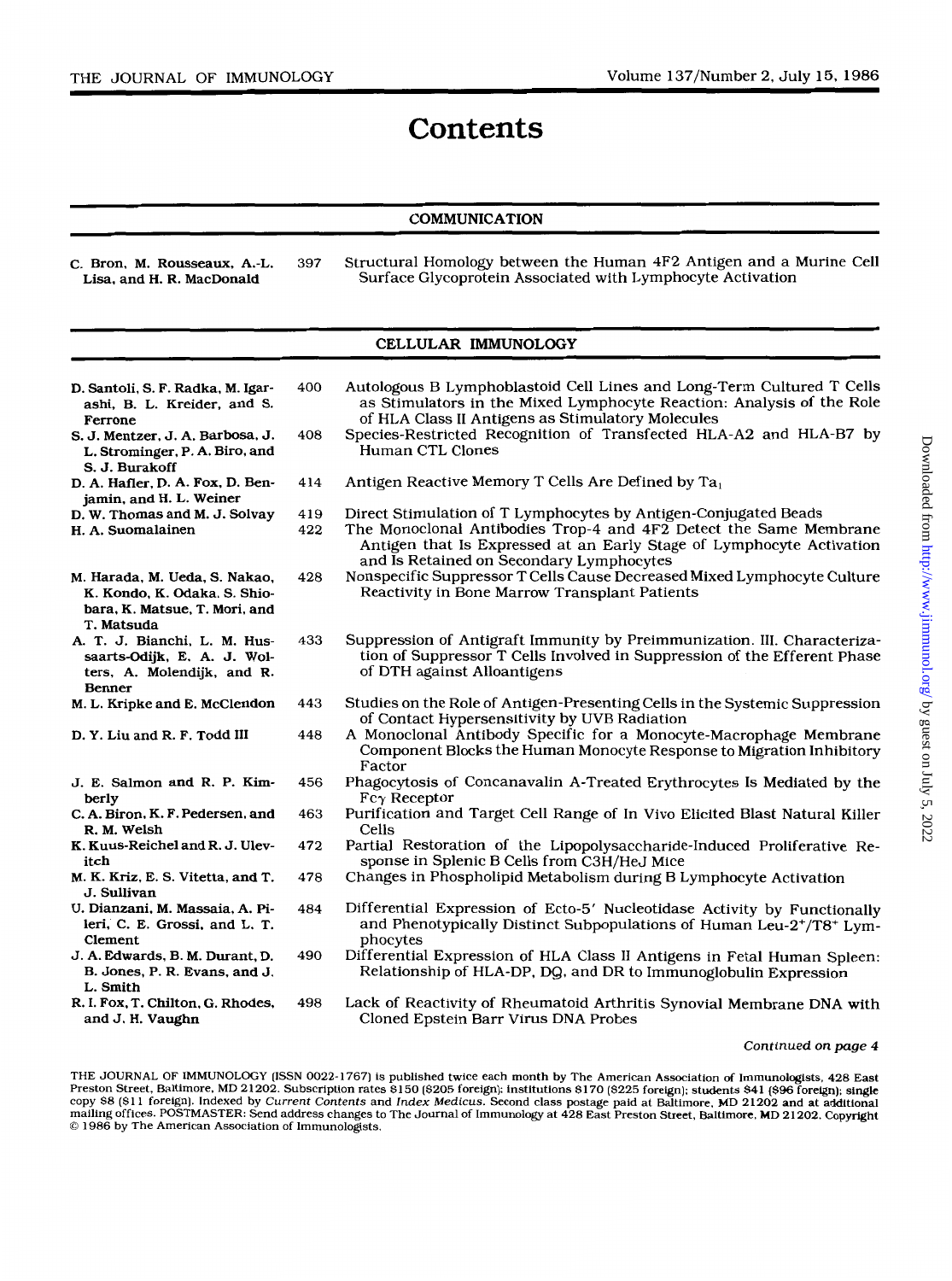- P. M. Sondel, J. A. Hank, P. C. Kohler, B. **P.** Chen. D. 2. Minkoff, and J. **A.** Molenda
- *G.* Zwadlo, R. Schlegel, and C. Sorg
- T. A. Gonwa. J. P. Frost, and R. W. Karr
- J. Martin, D. H. Lovett, D. Gemsa. R. B. Sterzel. and M. Davies
- 502 Destruction of Autologous Human Lymphocytes by Interleukin 2-Activated Cytotoxic Cells
- 512 A Monoclonal Antibody to a Subset of Human Monocytes Found only in the Peripheral Blood and Inflammatory Tissues
- 519 All Human Monocytes Have the Capability of Expressing HLA-DQ and HLA-DP Molecules upon Stimulation with Interferon- $\gamma$
- 525 Enhancement of Glomerular Mesangial Cell Neutral Proteinase Secretion by Macrophages: Role of Interleukin 1

### CLINICAL IMMUNOLOGY *0* IMMUNOPATHOLOGY

C. K. Abrass

Kite, Jr.

- 530 Evaluation of Sequential Glomerular Eluates from Rats with Heymann Nephritis
- R. A. Sinico, A. Fornasieri. **N.**  Oreni, **S.** Benuzzi. and G. D'Amico D. **V.** Katz, B. Albini, and J. H.
- 536 Polymeric IgA Rheumatoid Factor in Idiopathic IgA Mesangial Nephropathy (Berger's Disease)
	- 542 Materno-Embryonally Transferred Antibodies Precipitate Autoimmune Thyroiditis in Obese Strain (OS) Chickens
- J. **I.** Greenstein. **H.** F. Mc-Farland. and J. R. Richert
- 546 Characterization of Antigen-Specific T Cells in Multiple Sclerosis Twins with Elevated Proliferative Responses to Measles Virus

# CYTOKINES • MEDIATORS • REGULATORY MOLECULES

- F. Shirakawa, Y. Tanaka, **S.**  Eto. H. Suzuki, J. Yodoi. and U. Yamashita P. L. Simon and J. C. Lee 551 Effect of Interleukin 1 on the Expression of Interleukin 2 Receptor (TAC
	- (YT Cells) 557 Evidence for Shared Antigenic Determinants on Rabbit and Human Inter-
- B. D.-M. Chen and C. R. Clark
- C. M. Jones, C. A. Prince, M. **P.**  Langford, and J. P. Hester
- F. M. Orson, F. **P.** Flagge. and J. L. Cashaw
- V. Pancré, C. Auriault, M. Joseph, J.-Y. Cesbron. J.-P. Kusnierz, and A. Capron
- D. K. Wagner, J. York-Jolley. T. R. Malek, J. A. Berzofsky. and D. L. Nelson
- Antigen) on Human Natural Killer Cells and Natural Killer-Like Cell Line leukin **1** (IL **1)**
- 563 Interleukin **3** (IL **3)** Regulates the In Vitro Proliferation of both Blood Monocytes and Peritoneal Exudate Macrophages: Synergism between a Macrophage Lineage-Specific Colony-Stimulating Factor (CSF- **1)** and IL **3**
- 571 Identification of a Human Monocyte Cytotoxicity-Inducing Factor from T Cell Hybridomas Produced from Sezary's Cells
- 578 T Cell Replacing Factor for Steroids (TRF-S): A 40,000 Dalton Protein Produced by a T4+ Cell
- 585 A Suppressive Lymphokine of Platelet Cytotoxic Functions
- 592 Antigen-Specific Murine T Cell Clones Produce Soluble Interleukin 2 Receptor on Stimulation with Specific Antigens

### IMMUNOCHEMISTRY

| T. M. Reilly and R. T. Root | 597 | Production of Idiotypic and Anti-Idiotypic Antibodies by BALB/c Mice in<br>Response to Immunizations with Glucagon, Vasopressin, or Insulin: Sup-            |
|-----------------------------|-----|--------------------------------------------------------------------------------------------------------------------------------------------------------------|
|                             |     | porting Evidence for the Network Concept                                                                                                                     |
| A. R. Brown and R. E. Sealy | 603 | Regulation of the BALB/c Anti-p-Azophenylarsonate Antibody Response by<br>Monoclonal Anti-Idiotype. I. Anti-Idiotype Fine Specificity                        |
| A. R. Brown and R. E. Sealy | 610 | Regulation of the BALB/c Anti-p-Azophenylarsonate Antibody Response by<br>Monoclonal Anti-Idiotype. II. Idiotope Expression in Serum and Its Regu-<br>lation |

*Continued on page 5*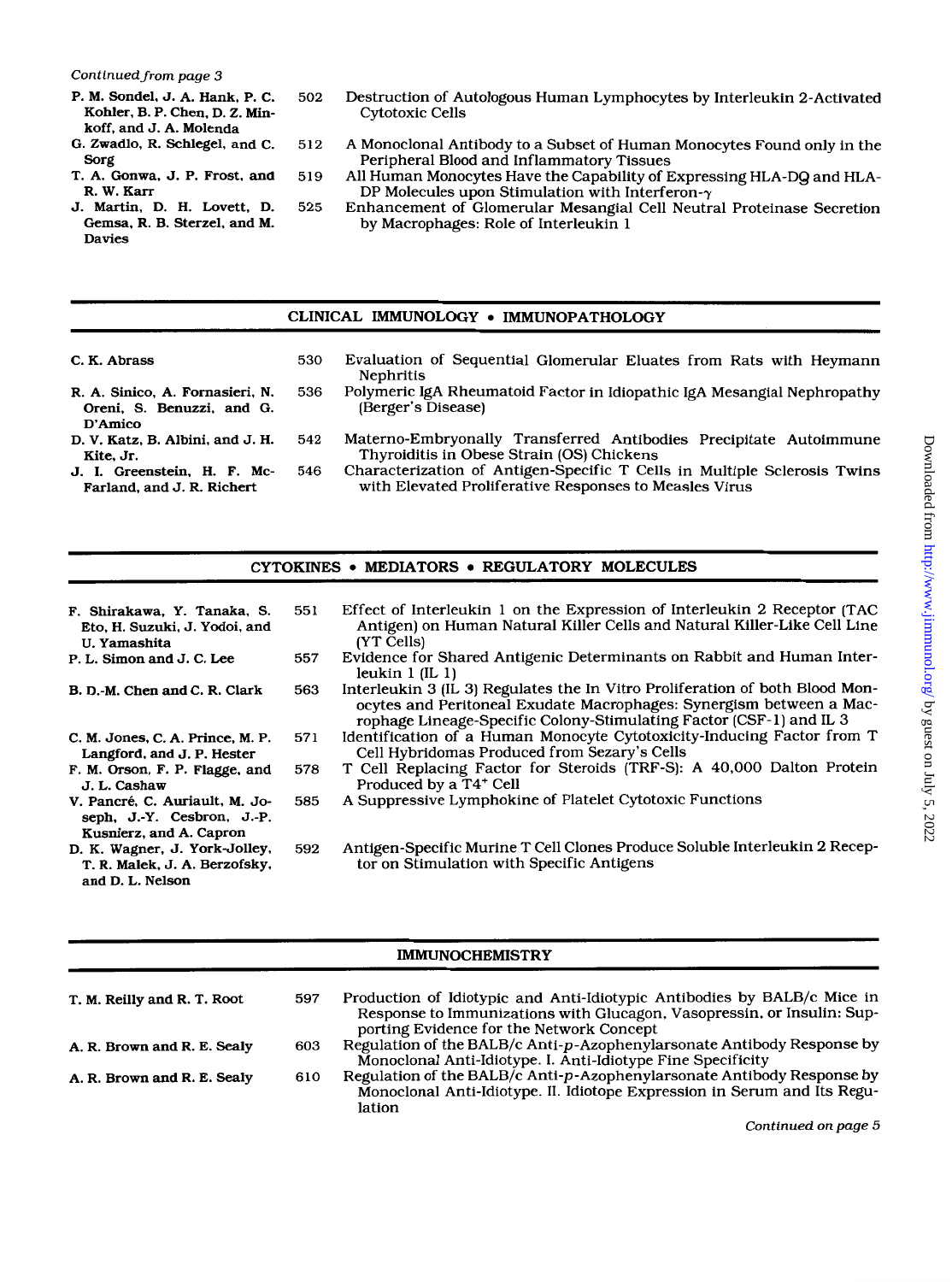- 
- 
- 
- and F. *S.* Rosen
- B. Ghebrehiwet 618 Production and Characterization of a Murine Monoclonal IgM Antibody to Human Clq Receptor (ClqR)
- A. J. Tenner and **M. M.** Frank 625 Activator-Bound C1 Is less Susceptible to Inactivation by C1 Incubation than Is Fluid-Phase C1
- C. J. Strang, H *S.* Auerbach, 631 Cls-Induced Vascular Permeability in C2-Deficient Guinea Pigs

#### IMMUNOPHARMACOLOGY

| W. M. Nauseef, P. De Alarcon,                                 | 636 | Aberrant Activation and Regulation of the Oxidative Burst in Neutrophils                                                                              |
|---------------------------------------------------------------|-----|-------------------------------------------------------------------------------------------------------------------------------------------------------|
| J. F. Bale, and R. A. Clark                                   |     | with Mol Glycoprotein Deficiency                                                                                                                      |
| S. Gotoh, M. Itoh, Y. Fujii, S.<br>Arai. and F. Sendo         | 643 | Enhancement of the Expression of a Rat Neutrophil-Specific Cell Surface<br>Antigen by Activation with Phorbol Myristate Acetate and Concanavalin<br>А |
| A. H. Warfel and D. Zucker-<br>Franklin                       | 651 | Down-Regulation of Macrophage Lysozyme by Lipopolysaccharide and In-<br>terferon                                                                      |
| K. Hellstrand and S. Hermods-<br>son                          | 656 | Histamine H <sub>2</sub> -Receptor-Mediated Regulation of Human Natural Killer Cell<br>Activity                                                       |
| M. L. Jordan, R. A. Hoffman, E.<br>F. Debe, and R. L. Simmons | 661 | In Vitro Locomotion of Allosensitized T Lymphocyte Clones in Response to<br>Metabolites of Arachidonic Acid Is Subset Specific                        |
|                                                               |     |                                                                                                                                                       |

#### MICROBIAL IMMUNOLOGY

A. D. Barone, J. J. Silva, **D. D.**  Ho, R. C. Gallo. **F.** F. WON-Staal. and N. T. Chang *S.* B. Kanner. C. Cheng-Mayer. R. B. Geffint. W. P. Parks, G. A. Beltz. L. *0.* **Arthur,** K. P. Samuel, and T. *S.* Papas K. L. Holmes, W. **Y.** Langdon. T. N. Fredrickson, R. L. Coffman, P. **M.** Hoffman, J. W. Hartley, and H. C. Morse **III**  C. **D.** Rothermel, B. **Y.** Rubin. **E.** A. Jaffe. and **H.** W. Murray **D.** L. Granger, J. **R.** Perfect, and D. T. Durack W. Solbach. **K.** Forberg. E. Kammerer, C. Bogdan, and M. Rollinghoff 669 Reactivity of *E.* coli-Derived Trans-Activating Protein of Human T Lymphotropic Virus Type I11 with Sera from Patients with Acquired Immune Deficiency Syndrome 674 Human Retroviral *ENV* and **GAG** Polypeptides: Serologic Assays to Measure Infection 679 Analysis of Neoplasms Induced by CAS-BR-M MuLV Tumor Extracts 689 Oxygen-Independent Inhibition of Intracellular Chlamydia psittaci Growth by Human Monocytes and Interferon- $\gamma$ -Activated Macrophages 693 Macrophage-Mediated Fungistasis: Requirement for a Macromolecular Component in Serum 702 Suppressive Effect of Cyclosporin A on the Development of Leishmania tropica-Induced Lesions in Genetically Susceptible BALB/c Mice

#### MOLECULAR BIOLOGY . MOLECULAR GENETICS

J. T. Ransom, **L.** K. **Harris.** and 708 Anti-Ig Induces Release of Inositol 1,4,5-Trisphosphate, which Mediates Mobilization of Intracellular Ca<sup>++</sup> Stores in B Lymphocytes

## TUMOR IMMUNOLOGY

- 
- 
- 
- J. C. *Yang,* J. J. **Mule,** and *S.* 715 Murine Lymphokins-Activated Killer (LAK) Cells: Phenotypic Characterization of the Precursor and Effector Cells
- F. Shanahan, M. D. Brogan, W. 723 K562 Killing by K, IL 2-Responsive NK, and T Cells Involves Different Newman, and S. R. Targan Effector Cell Post-Binding Trigger Mechanisms Effector Cell Post-Binding Trigger Mechanisms
- J. M. Fidler, S. Q. DeJoy, and 727 Selective Immunomodulation by the Antineoplastic Agent Mitoxantrone. I.<br>J. J. Gibbons, Jr. Suppression of B Lymphocyte Function Suppression of B Lymphocyte Function